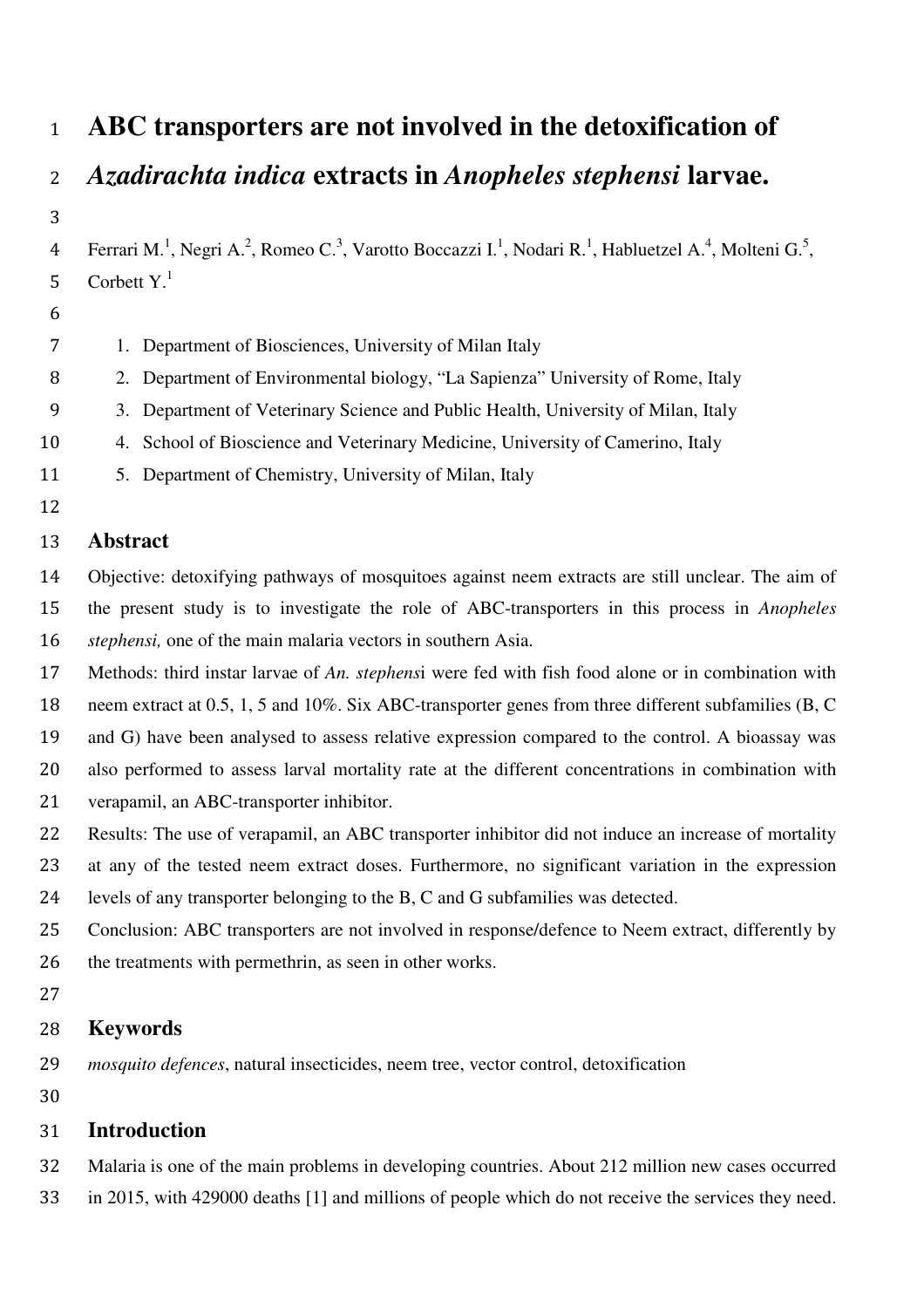The use of long lasting insecticidal nets (LLINs), artemisinin-based therapies and indoor residual spraying (IRS) are the main interventions aimed to prevent malaria infections and spread. Vector control through insecticides is a core component of malaria control programmes, but the continuous use of chemical compounds led to resistance insurgence in different vector populations that threaten the global malaria control efforts [2, 3, 4]. Of the 73 malaria endemic countries providing data to the WHO, 60 reported resistance to at least one insecticide class, while 50 reported resistance to two or three classes (WHO, 2016). For this reason, research in alternative insecticides of botanical origin has grown in last decades. In particular *Azadirachta indica*, also known as neem tree, has been used for centuries in traditional medicine [5, 6]. This was probably due to the wide effects that this plant has on parasites and other agents of infection [6]. *A. Indica* and other Meliaceae species have shown a strong larvicidal, anti-emergence, repellency, anti-oviposition effect in different mosquito species [7, 8, 9, 10, 11, 12, 13, 14]. In addition, products based on Neem rarely induce resistance thanks to their wide mode of action [15]. It is important to investigate the detoxifying mechanisms against Neem to understand whether there is a risk of resistance insurgence, noticed also for other insecticides. It is now known that ATP-Binding Cassette (ABC) transporters are involved in the detoxification process of several compounds in different mosquito species such as *An. stephensi* [16-20], *An. gambiae* [21], *Aedes aegypti* [22], *Ae. Albopictus* [23]. In particular on *An. stephensi* it has been demonstrated that, among the eight sub-families of ABC transporters existing in insects, the B and G sub-families play a major role in the detoxification against permethrin, showing a pattern of response that varies with time [16, 17, 19, 20]. Despite their importance against pyrethroids, these genes are not differentially expressed in response to larval exposure to temephos, a widely used larvicide, highlighting an insecticide-specific involvement of the transporters in this mosquito species [18]. For these reasons, the goal of our study is to thoroughly investigate the implication of ABC-transporters in *An. stephensi* defence against neem.

#### **Material and methods.**

#### **Bioassay**

All mosquitoes used in this study derived from a susceptible *Anopheles stephensi* Liston colony of 62 the insectary of the University of Camerino, Italy, maintained at standard conditions ( $28\pm1\degree$ C,  $85\%$ ) humidity, 12:12 L-D) and fed with fish food (Tetra, Melle, Germany). Third instar larvae were used for bioassays and molecular analysis, according to the protocols described in Epis et al. [16,17]. Experimental groups were fed with fish food (FF) containing neem seed extract (FF + neem) at different concentrations: 0.5, 1, 5 and 10%. To obtain these concentrations, 1g FF was homogenized to neem extract in 50ml chloroform (Sigma-Aldrich), mixed for 10 minutes and then evaporated at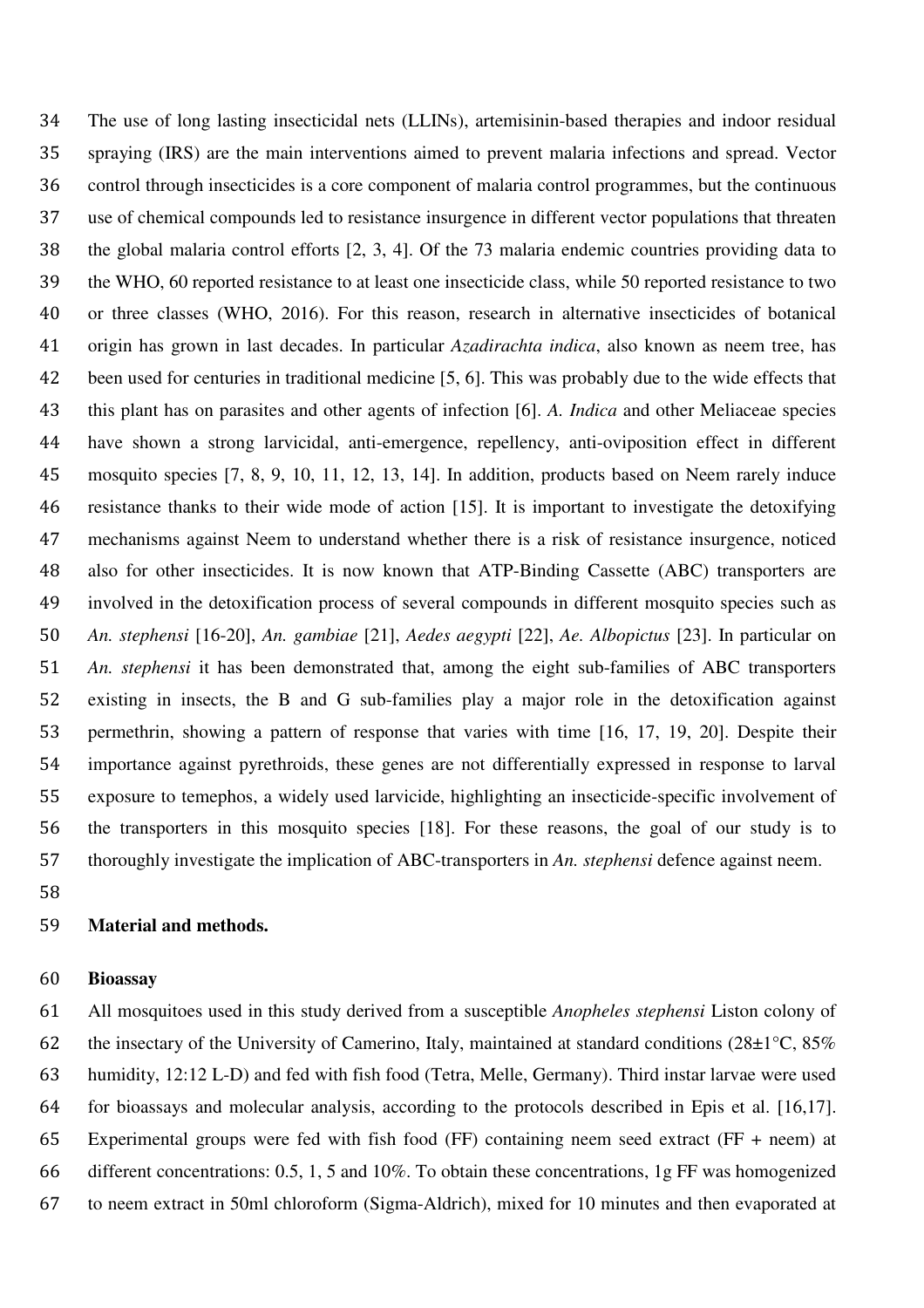reduced pressure (37°C, 3 mmHg) with a Büchi R 200 rotavapor. The powder obtained was left at room temperature for 24h.

For the bioassay, five groups of 25 third instar larvae were put in 100 ml of spring water and fed with FF + neem at different concentrations (0, 0.5, 5 and 10%), alone or in combination with a sub-lethal dose of the inhibitor verapamil, as reported in previous works [16, 17]. The control groups were fed just with FF. Two additional groups, fed with FF and treated with verapamil, were used as control group. Mortality was assessed every 24h for three days. To investigate the effect of different treatments on the larval mortality, we run a Generalized Linear

- Mixed Model (GLMM) with Poisson error structure, using the number of dead larvae as dependent variable and considering replicates as a residual-type random component. We explored the effect on the response variable of dose/concentration of insecticide (i.e. 0%, 0.5%, 1%, 5%, 10%), addition of verapamil (i.e. yes or no), time after treatment (i.e. 24, 48 or 72 hours) and dose by verapamil interaction. The initial number of larvae of each replicate was included in the model as a covariate. Interactions were excluded from the final model when not significant. Interpretation of effects with 82 more than two levels was based on pair-wise t-tests of Differences of Least Square Means (DLSM), applying Tukey correction for multiple comparisons. The analysis were carried out through 84 PROCGLIMMIX in SAS/STAT9.4 software (Copyright © 2002--2012, SAS Institute Inc., Cary, NC, USA).
- 

#### **Expression profile after insecticide treatment**

The six genes analysed, encoding for ABC transporters (*Anst*ABCB2, *Anst*ABCB3, *Anst*ABCB4, *Anst*ABCBmember6, *Anst*ABCG4, *Anst*ABCC11) in *An. stephensi*, were chosen due to their involvement in the defence against the insecticide permethrin. The expression profile of these genes was evaluated in larvae after 0.5h, 24h, 48h and 72h of treatment at different Neem concentration. RNA extraction, cDNA synthesis, quantitative RT-PCRs were performed following the protocol described in detail in [16, 17]. Two different genes, RPS7 and GAPDH, have been used as reference genes to normalize relative expression. The primers used in this work are reported in table 1. To detect any significant effect of neem treatment on the expression of ABC genes, RT-PCR data were analysed trough non-parametric Wilcoxon two-sample tests, due to the non-normal distribution of some samples [24]. For each of the six genes and each of the dose-time combinations, we compared 98 differences in  $\Delta CT$  ( $CT_{\text{target}}$  -  $CT_{\text{housekeeping}}$ ) between treated and control (i.e. dose 0) samples. Estimates of ΔΔCT values and their 95% confidence limits were obtained through the Hodges-100 Lehman method. All the analysis were carried out using PROC NPAR1WAY in SAS<sup>®</sup> 9.4 Software 101 (Copyright © 2012 SAS Institute Inc., Cary, NC, USA).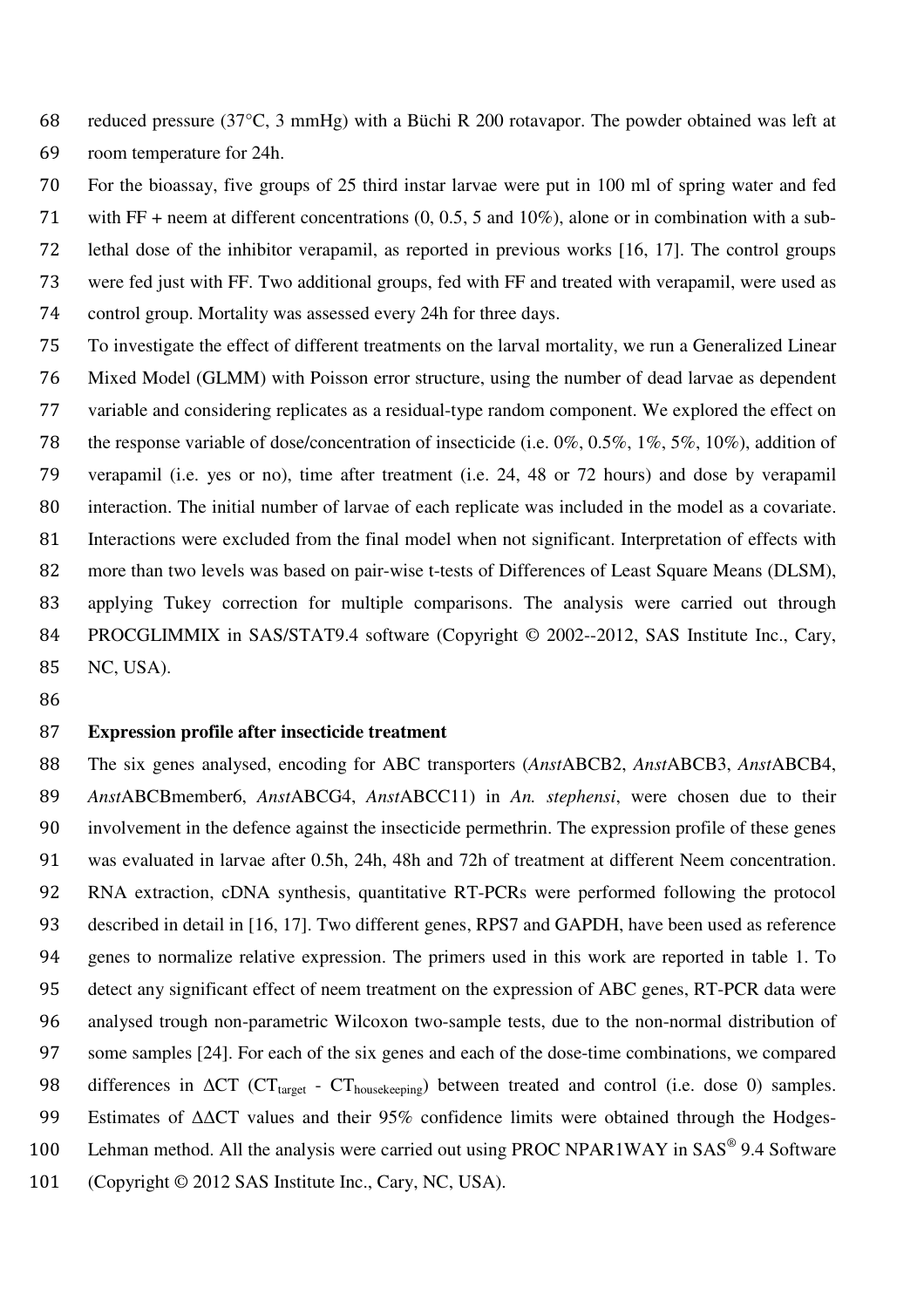### **Results and discussion**

#### **Bioassay**

Verapamil concentration was established according to a previous work on ABC-transporter in *An. stephensi* [16]*.* The bioassay confirms, in this species, that neem extracts have larvicidal effects, as seen by other authors [7, 8, 11, 24]. At the same time, the results of insecticide exposure in combination with verapamil demonstrate that ABC transporters are not involved in the cellular response of *An. stephensi* against this toxicant (fig.1), in contrast with the effect of other insecticide tests [16] in which verapamil, added to permethrin treatment, induced an increased mortality compared to the insecticide alone.

- Mortality of larvae increased significantly with time (F2, 18=41.4; p<0.0001) and at higher doses/concentrations of insecticide (F4, 36=16.8; p<0.0001). Addition of verapamil had no effect 113 on larvae mortality, either as a single factor or in interaction with insecticide (both p>0.13).
- 

## **Expression profile after insecticide treatment**

Statistical analysis of RT-PCR data (tab.2) did not reveal any effect of neem treatment on ABC genes expression: ΔCT values of treated samples were not significantly different from controls, for any of the 6 target genes and any of the dose-time combinations (all p>0.05). This outcome is in line with data reported in Porretta et al. [18] that tested the insecticide temephos against *An. stephensi*, obtaining similar results and indicating that different compounds can induce different responses of the mosquito ABC transporters. This work cannot exclude the implication of other detoxification mechanisms and, for this reason, further investigations are needed to clarify and amplify the set of transporters analysed, taking into account also different metabolic pathways that could be involved. These results are important in an attempt of widen the global knowledge on the detoxification from xenobiotics in mosquito *An. stephensi*.

- 
- 

## **References**

- 
- 1. World Health Organization. World Malaria Report 2016. Geneva: Whorld Health Organization 2016. License: CC BY-NC-SA 3.0 IGO
- 2. Tikar SN, Mendki MJ, Sharma AK, Sukumaran D, Veer V, Prakash S, Parashar BD. Resistance status of the malaria vector mosquitoes, *Anopheles stephensi* and *Anopheles*
- *subpictus* towards adulticides and larvicides in arid and semi-arid areas of India. J Insect Sci
- 2011;11:85-94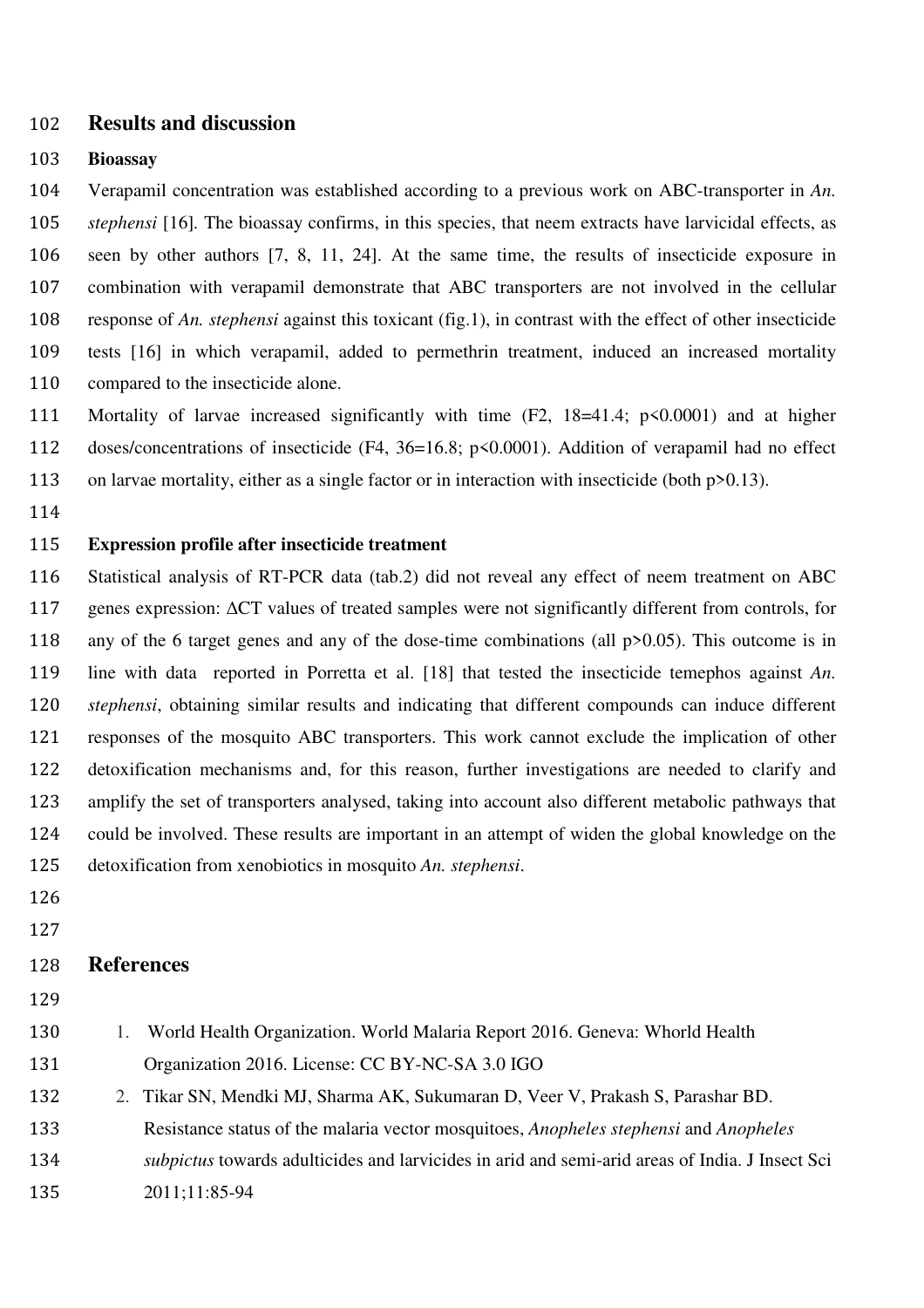the major dengue vectors *Aedes albopictus* and *Aedes aegypti*. Pestic Biochem Physiol 2012; 104:126-131 4. Alonso PL, Tanner M. Public health challenges and prospects for malaria control and elimination. Nat Med 2013; 19(2):150-155 5. Omar S, Zhang J, MacKinnon S, Leaman D, Durst T, Philogene BJ, et al. Traditionally--used antimalarials from the Meliaceae. Curr Top MedChem 2003; 3:133-139 6. Soh PN, Benoit-Vical F. Are West African plants a source of future antimalarial drugs? J Ethnopharmacol 2007; 114:130-140 7. Zebitz CPW. Effectsof some crude and azadirachtin enriched neem *Azadirachta indica* seed kernel extracts on larvae of *Aedes aegypti.* Entomol Exp Appl 1984; 35:11-14 8. Zebitz CPW. Effects of tree neem seed kernel extracts and azadirachtin on larvae of different mosquito species. J App Entomol 1986; 102:455-463 9. Murugan K, Jeyabalan D. Mosquitocidal effect of certain plants extracts on *Anopheles stephensi*. Curr Sci 1999; 76:631-633 10. Su T, Mulla MR. Oviposition bioassay responses of *Culex tarsalis* and *Culex quinquefasciatus* to neem products containing azadirachtin. Entomol Exp Appl 1999; 91:337-345 11. Vatandoost H, Vaziri VM. Larvicidal activity of a neem tree extract (Neemarin) against mosquito larvae in the Islamic Republic of Iran. East Mediterr Health J 2004; 10(4-5):573- 581 12. Wandscheer CB, Duque JE, da Silva MAN, FukuyamaY, Wohlke JL, Adelmann J, Fontana JD. Larvicidal action of ethanolic extracts from fruit endocarps of *Melia azedarach* and *Azadirachta indica* against the dengue mosquito *Aedes aegypti*. Toxicon 2004; 44(8):829- 835 13. Nathan SS, Savitha G, George DK, Narmadha A, Suganya L, Chung PG. Efficacy of *Melia azedarach* L. Extract of the malaria vector *Anopheles stephensi* Liston (Diptera: Culicidae). Bioresour Technol 2006; 97(11):1316-1323 14. Dembo EG, Abay S, Dahiya N, Ogboi JS, Christophides GK, Lupidi G, et al. Impact of repeated NeemAzal--treated blood meals on the fitness of *Anopheles stephensi* mosquitoes. ParasitVectors2015; 8:94-106 15. Benelli G, Murugan K, Panneerselvam C, Madhiyazhagan P, Conti B, Nicoletti M. Old ingredients for a new recipe? Neem cake, a low-cost botanical by-product in the fight against mosquito-borne diseases. Parasitol Res 2015; 114:391-397

3. Vontas J, Kioulos E, Palvidi N, Morou E, della Torre A, Ranson H. Insecticide resistance in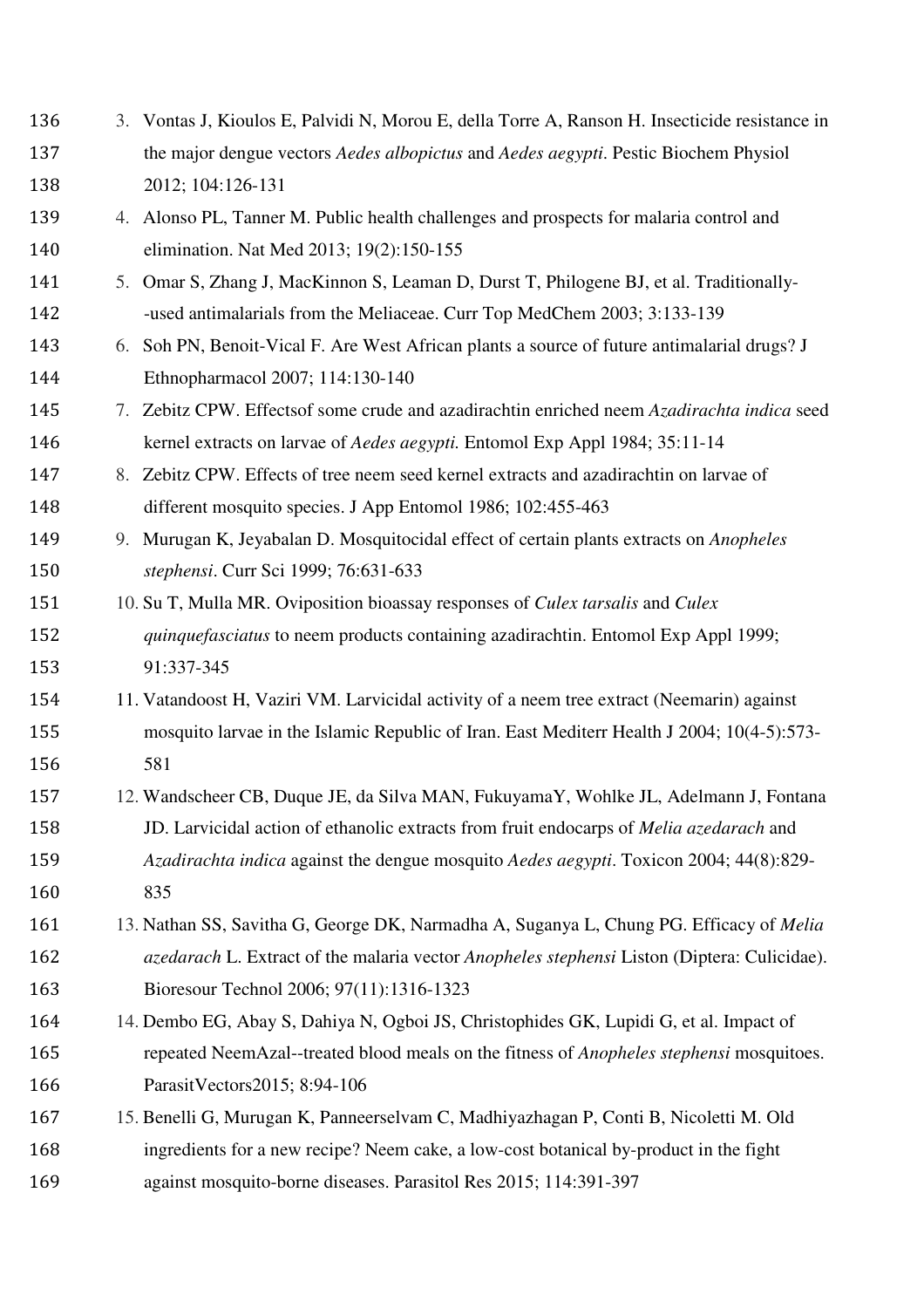- 16. Epis S, Porretta D, Mastrantonio V, Comandatore F, Sassera D, Rossi P, et al. ABC transporters are involved in defense against permethrin insecticide in the malaria vector *Anopheles stephensi*. Parasit Vectors 2014; 7:349-355
- 17. Epis S, Porretta D, Mastrantonio V, Urbanelli S, Sassera D, DeMarco L, et al. Temporal dynamics of the ABC transporter response to insecticide treatment: insights from the malaria vector *Anopheles stephensi*. Sci Rep 2014; 4:7435
- 18. Porretta D, Epis S, Mastrantonio V, Ferrari M, Bellini R, Favia G, Urbanelli S. How heterogeneous is the involvement of ABC transporters against insecticides? Acta Trop 2016; 157:131-135
- 19. Mastrantonio V, Ferrari M, Epis S, Negri A, Scuccimarra G, Montagna M, Favia G, et al. Gene expression modulation of ABC transporter genes in response to permethrin in adults of the mosquito malaria vector *Anopheles stephensi.* Acta Trop 2017; 171:37-43
- 20. De Marco L, Sassera D, Epis S, Mastrantonio V, Ferrari M, Ricci I, et al. The choreography of the chemical defensome response to insecticide stress: insights into the *Anopheles stephensi* transcriptome using RNA-Seq. Sci Rep 2017; 7:41312
- 21. Nkya TE, Akhouayri I, Poupardin R, Batengana B, Mosha F, Magesa S, et al. Insecticide resistance mechanisms associated with different environments in the malaria vector *Anopheles gambiae*: a case study inTanzania. Malar J 2014; 13:28-42
- 22. Bariami V, Jones CM, Poupardin R, Vontas J, Ranson H. Gene amplification, ABC transporters and cytochrome P450s: unravelling the molecular basis of pyrethroid resistance in the dengue vector, *Aedes aegypti*. PLoS Negl Trop Dis 2012; 6(6):e1692
- 23. Esquivel CJ, Cassone BJ, Piermarini PM. A de novo transcriptome of the Malpighian tubules in non-blood-fed and blood-fed Asian tiger mosquitoes *Aedes albopictus*: insights into diuresis, detoxification, and blood meal processing. Peer J 2016; 4:e1784
- 24. Yuan JS, Reed A, Chen F, Stewart CN. Statistical analysis of real--time PCR data. BMCBioinform2006; 7:85-96
- 25. Dua VK, Pandey AC, Raghavendra K, Gupta A, Sharma T, Dash AP. Larvicidal activity of neem oil (*Azadirachta indica*) formulation against mosquitoes. Malar J 2009; 8:124-129
- 26. Capone A, Ricci I, Damiani C, Mosca M, Rossi P, Scuppa P et al. Interactions between Asaia, Plasmodium and Anopheles: new insights into mosquito symbiosis and implications in malaria symbiotic control. Parasit Vectors 2013; 6:182-194
- **27.** Yamamoto DS, Sumitani M, Kasashima K, Sezutsu H, Matsuoka H. Inhibition of Malaria infection in transgenic Anopheline mosquitoes lacking salivary gland cells. PLoS Pathog 2016; 12(9):e1005872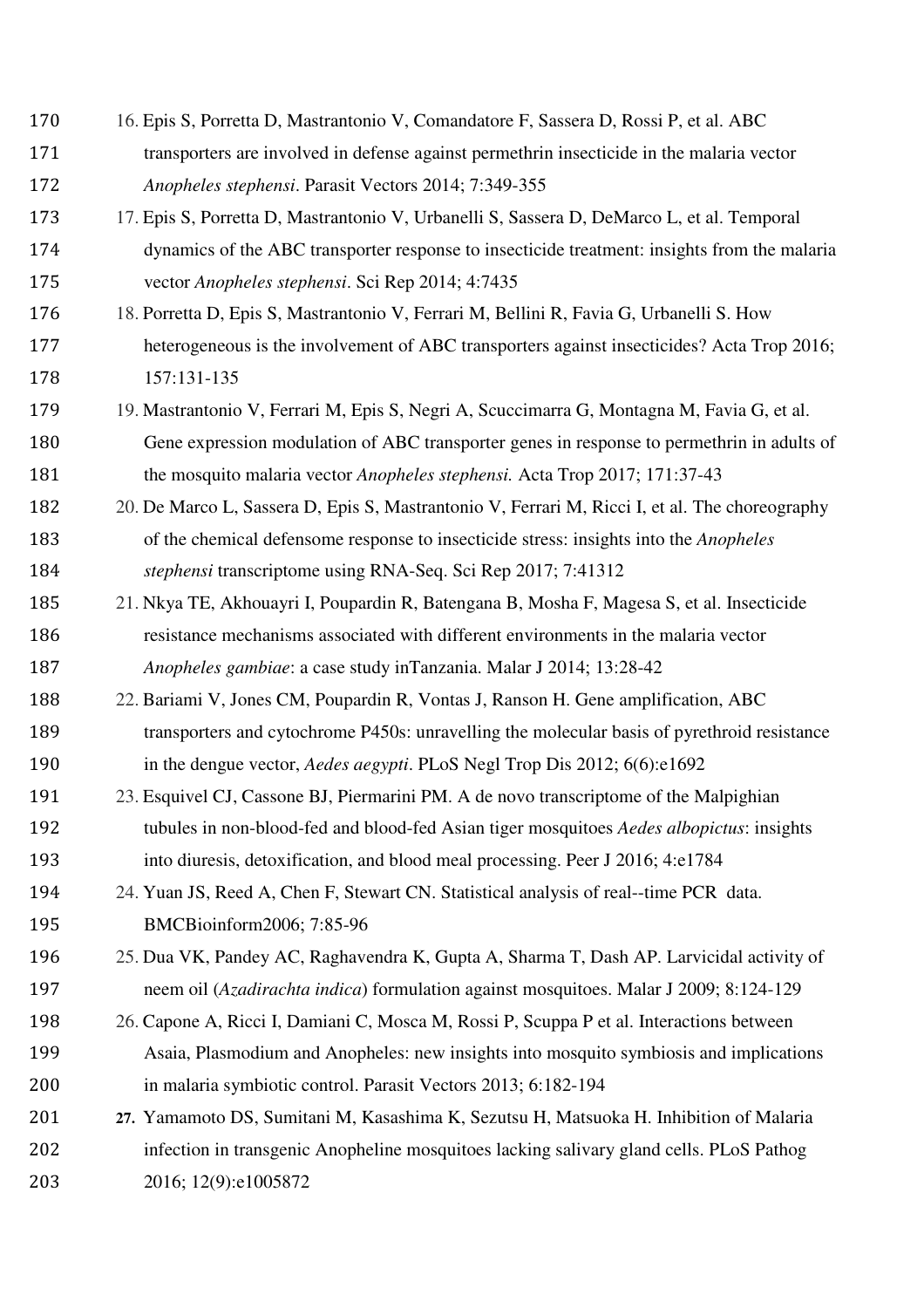204 **Table 1** Primer sequences of ABC transporters and housekeeping genes of *Anopheles stephensi*.

| Gene                    | <b>Forward primer</b>        | Reverse primer                | bp  | <b>Source</b> |
|-------------------------|------------------------------|-------------------------------|-----|---------------|
|                         |                              |                               |     |               |
| Ans <sub>t</sub> ABCB2  | TATCAAGTTCACGGATGTAGAGT      | <b>TATCCACCTTGCCACTGTC</b>    | 185 | [16]          |
| Ans <sub>t</sub> ABCB3  | <b>CAACCGTTCCGTAATACTACC</b> | ACTGGTAGCCCAATGTGAAG          | 133 | [16]          |
| Ans <sub>t</sub> ABCB4  | GGACAAAACATTCGGGAGG          | <b>CGTAGTGAATGTTGTGGCG</b>    | 109 | [16]          |
| AnstABCBmember6         | <b>CTGGAGACGCTGAGAGATA</b>   | <b>TACTCCTCGGTGAACTGG</b>     | 125 | [16]          |
| Ans <sub>t</sub> ABCC11 | GGTTGGATTGGCTTTCGTG          | <b>ATAACCGACTCCCGTTTCG</b>    | 156 | $[17]$        |
| Ans <sub>t</sub> ABCG4  | ATGAGCCCATTCGTCCTG           | AGCGTGGAGAAGAAGCAG            | 158 | [16]          |
| RPS7                    | AGCAGCAGCAGCACTTGATTTG       | <b>TAAACGGCTTTCTGCGTCACCC</b> | 90  | $[26]$        |
| <b>GAPDH</b>            | GCCGTCGGCAAGGTCATCCC         | TTCATCGGTCCGTTGGCGGC          | 166 | $[27]$        |

205

206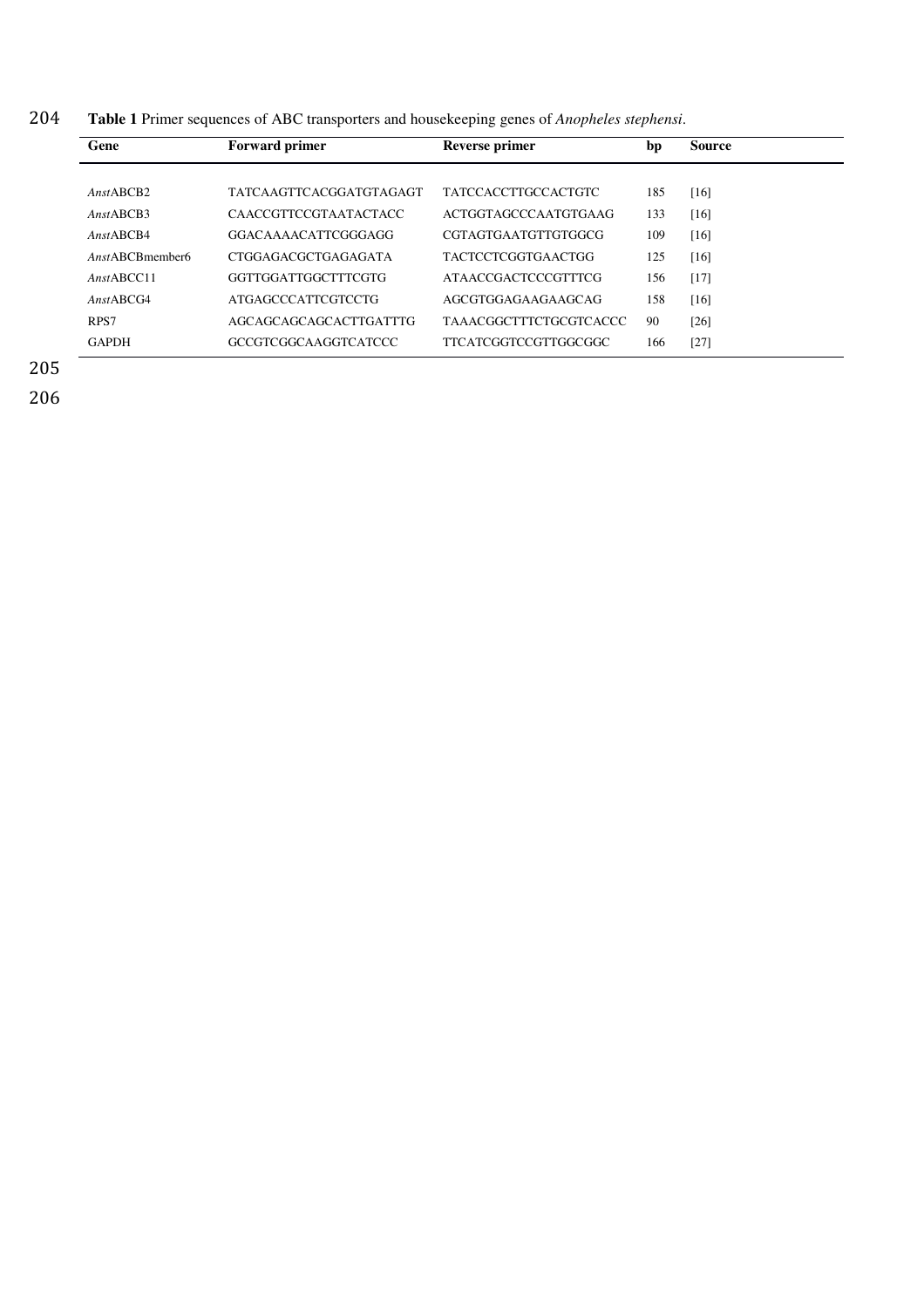207 **Table 2** Relative expression of *Anopheles stephensi* ABC genes obtained with quantitative RT-PCR after treatment with

208 neem extract at different times. Expression level of the control, non-treated larvae, was considered to be the basal level

209 (equal 1). RPS7 and GAPDH were used as reference genes to normalize expression levels. The values are expressed as

210 mean ± standard error.

| Exposure time | Insecticide   | AnstABCB2       | AnstABCB3       | AnstABCB4       | <b>AnstABCB</b> | AnstABCC11      | AnstABCG4       |
|---------------|---------------|-----------------|-----------------|-----------------|-----------------|-----------------|-----------------|
|               | concentration |                 |                 |                 | member6         |                 |                 |
| 0.5h          | $0.5\%$       | $1,43 \pm 0,11$ | $1,37 \pm 0,19$ | $1,39 \pm 0,35$ | $1,39 \pm 0,16$ | $1,16 \pm 0,09$ | $1,28 \pm 0,70$ |
|               | $1\%$         | $0,98 \pm 0,29$ | $0,78 \pm 0,27$ | $1,13 \pm 0.39$ | $0.78 \pm 0.28$ | $0,93 \pm 0,21$ | $1,46 \pm 0.92$ |
|               | 5%            | $1,95 \pm 0,70$ | $1,29 \pm 0,51$ | $1,11 \pm 0,45$ | $1,32 \pm 0,45$ | $0.77 \pm 0.18$ | $1,02 \pm 0,79$ |
|               | 10%           | $2,74 \pm 0.57$ | $1,66 \pm 0,36$ | $1,21 \pm 0,22$ | $2,08 \pm 0,44$ | $0,96 \pm 0,13$ | $1,98 \pm 1,42$ |
| 24 h          | $0.5\%$       | $1,25 \pm 0,08$ | $1,29 \pm 0,14$ | $1,31 \pm 0,18$ | $1,32 \pm 0,20$ | $0.95 \pm 0.04$ | $1,06 \pm 0,31$ |
|               | $1\%$         | $1,28 \pm 0,09$ | $1,47 \pm 0,26$ | $1,39 \pm 0,32$ | $1,32 \pm 0,28$ | $1,12 \pm 0,07$ | $2,26 \pm 0,93$ |
|               | 5%            | $0,81 \pm 0,09$ | $0,55 \pm 0,08$ | $0,66 \pm 0,07$ | $0,98 \pm 0,16$ | $0,95 \pm 0,13$ | $1,62 \pm 0,61$ |
|               | $10\%$        | $1,15 \pm 0,14$ | $0,87 \pm 027$  | $1,11 \pm 0,15$ | $1,06 \pm 0,24$ | $1,07 \pm 0,15$ | $1,55 \pm 0,46$ |
| 48 h          | $0.5\%$       | $0,62 \pm 0,26$ | $0,59 \pm 0,13$ | $0,47 \pm 0,10$ | $0,66 \pm 0,19$ | $1,25 \pm 0,24$ | $0,80 \pm 0,36$ |
|               | $1\%$         | $1,05 \pm 0,27$ | $0,79 \pm 0,12$ | $0,76 \pm 0,10$ | $0,85 \pm 0,22$ | $1,13 \pm 0,06$ | $1,42 \pm 0,73$ |
|               | 5%            | $0.87 \pm 0.22$ | $0.92 \pm 0.35$ | $0.67 \pm 0.19$ | $0.85 \pm 0.18$ | $0,88 \pm 0,14$ | $2,55 \pm 1,06$ |
|               | $10\%$        | $1,13 \pm 0,60$ | $0,50 \pm 0,12$ | $0,46 \pm 0,03$ | $0,54 \pm 0,16$ | $0.97 \pm 0.03$ | $2,24 \pm 1,60$ |
| 72 h          | $0.5\%$       | $0,49 \pm 0,06$ | $0.57 \pm 0.13$ | $0.88 \pm 0.10$ | $0.82 \pm 0.09$ | $0,86 \pm 0,10$ | $1,35 \pm 0,21$ |
|               | $1\%$         | $0,50 \pm 0,27$ | $0,58 \pm 0,20$ | $0,80 \pm 0,08$ | $0,88 \pm 0,21$ | $0,93 \pm 0,04$ | $2,13 \pm 0,31$ |
|               | 5%            | $0,55 \pm 0,01$ | $0,59 \pm 0,19$ | $1,02 \pm 0,03$ | $0,93 \pm 0,20$ | $0,59 \pm 0,09$ | $2,23 \pm 0,33$ |
|               | $10\%$        | $0.73 \pm 0.10$ | $0,61 \pm 0,14$ | $1,13 \pm 0,11$ | $1,05 \pm 0,23$ | $0,84 \pm 0,04$ | $2,55 \pm 0,37$ |

211

212